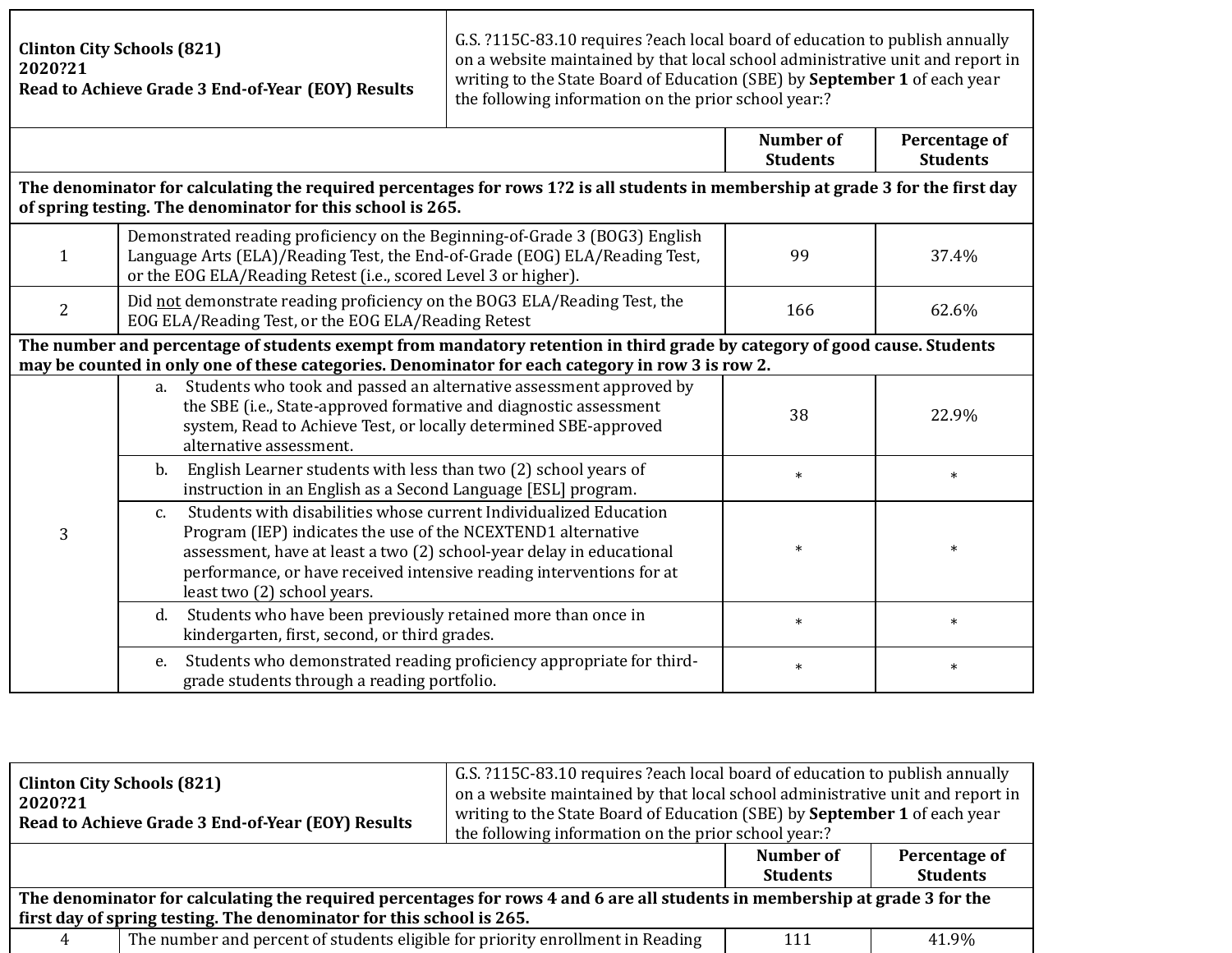|                                                                                                                  | Camp. This number equals row 2 minus the total of rows 3a through 3e.                                                                                                                                                                                                                                                                                                                                                                                         |     |       |  |
|------------------------------------------------------------------------------------------------------------------|---------------------------------------------------------------------------------------------------------------------------------------------------------------------------------------------------------------------------------------------------------------------------------------------------------------------------------------------------------------------------------------------------------------------------------------------------------------|-----|-------|--|
| The denominator for row 5 is the number of students eligible for priority enrollment in reading camp from row 4. |                                                                                                                                                                                                                                                                                                                                                                                                                                                               |     |       |  |
| 5                                                                                                                | The number and percentage of students eligible for priority enrollment who<br>attended Reading Camp.                                                                                                                                                                                                                                                                                                                                                          | 85  | 76.6% |  |
|                                                                                                                  |                                                                                                                                                                                                                                                                                                                                                                                                                                                               |     |       |  |
| h                                                                                                                | Total number and percentage of students retained for not demonstrating<br>reading proficiency on third-grade standards (students deemed proficient after<br>reading camp are subtracted from this number). Students who are not proficient<br>87<br>will be either: [1] retained in a third-grade class, [2] placed in a 3/4 transitional<br>class with a retained label, or [3] placed in a fourth-grade accelerated class with<br>a retained reading label. |     | 32.8% |  |
|                                                                                                                  |                                                                                                                                                                                                                                                                                                                                                                                                                                                               |     |       |  |
|                                                                                                                  | <b>Charter Schools Only:</b> Charter schools must indicate the number and<br>percentage of retained students recorded in number 6 who do not return to the<br>charter school for the upcoming school year.                                                                                                                                                                                                                                                    | N/A | N/A   |  |

| <b>State Board of Education-Approved Alternative Assessments</b>                          | <b>Number of Students</b><br>Who Passed the Alternative Assessment <sup>1</sup> |  |
|-------------------------------------------------------------------------------------------|---------------------------------------------------------------------------------|--|
| <b>Acadience Reading</b>                                                                  | N/A                                                                             |  |
| Achieve 3000                                                                              | N/A                                                                             |  |
| Amplify?mClass Text Reading and Comprehension (TRC)                                       | N/A                                                                             |  |
| Certica Solutions?CASE Benchmarks Assessment                                              | N/A                                                                             |  |
| Edmentum?Exact Path Individualize Learning Solution                                       | N/A                                                                             |  |
| FastBridge?Formative Assessment System for Teachers                                       | N/A                                                                             |  |
| Imagination Station? <i>Istation?s Indicators of Progress (ISIP<sup>TM</sup>)</i> Reading | N/A                                                                             |  |
| Imagine Learning?Galileo English Language Arts/Reading Assessment                         | N/A                                                                             |  |
| Imagine Learning?Reading Level Assessment                                                 | N/A                                                                             |  |
| Iowa Test of Basic Skills (ITBS)                                                          | N/A                                                                             |  |
| i-Ready                                                                                   | $\ast$                                                                          |  |
| Lexia Learning?RAPID Assessment                                                           | N/A                                                                             |  |
|                                                                                           |                                                                                 |  |